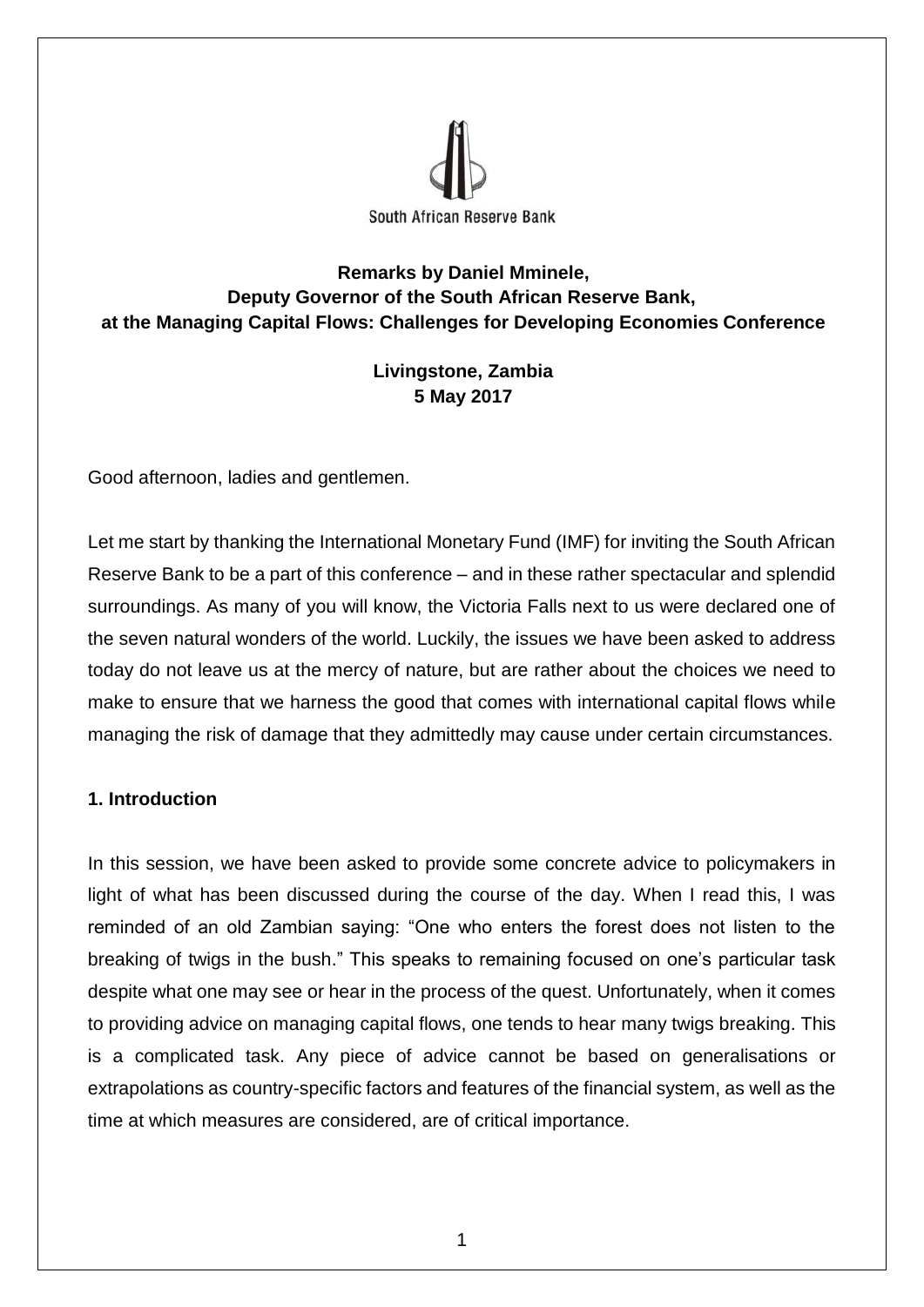In my remarks today, rather than dispensing concrete advice on liberalisation and volatility management, I will restrict myself to making some general observations on capital flow management, followed by sharing experiences from South Africa. I will leave it to you to judge which of our experiences could be useful in certain environments and which should rather be avoided. What will be successful or effective will be highly dependent on countryspecific circumstances, although we should always be cognisant of the potential spillover effects of our individual and collective actions.

#### **2. Views on the liberalisation of capital flows**

It is an undisputed fact that most countries have made impressive progress in the liberalisation of their capital flows in order to reap the benefits of capital inflows while remaining mindful of the unintended consequences of these inflows. According to the IMF publication titled *Capital flows: review of experience with the institutional view*, published in December 2016, the average number of easing measures introduced between 2013 and 2016 amounted to 851, with almost 60% representing easing by emerging market economies. China, Colombia, India, Indonesia, Malaysia, South Africa and Thailand introduced about 127 easing measures. During the same period, only 233 tightening measures were introduced, with more than half representing emerging market economies. In order to rationalise this behaviour, it is perhaps at this point worth recapping some benefits of capital flows.

Countries with a liberalised capital account tend to be able to tap into foreign savings to invest in infrastructural projects that contribute to sustainable domestic employment creation and generate income to service the underlying debt. The other benefit relates to the typically ensuing technology transfer and financial market development and innovation that assist countries in increasing the absorption capacity of flows without distorting the macroeconomic fundamentals. Needless to say, opening a country's capital account also increases its vulnerability to the changing conditions in global financial markets.

The most fundamental and intricate rule about the liberalisation of the capital account is that the process has to be well thought through in terms of timing and sequencing in order to minimise costs and unintended consequences. The manner in which these controls are eased should be tailored to a country's specific circumstances and economic objectives.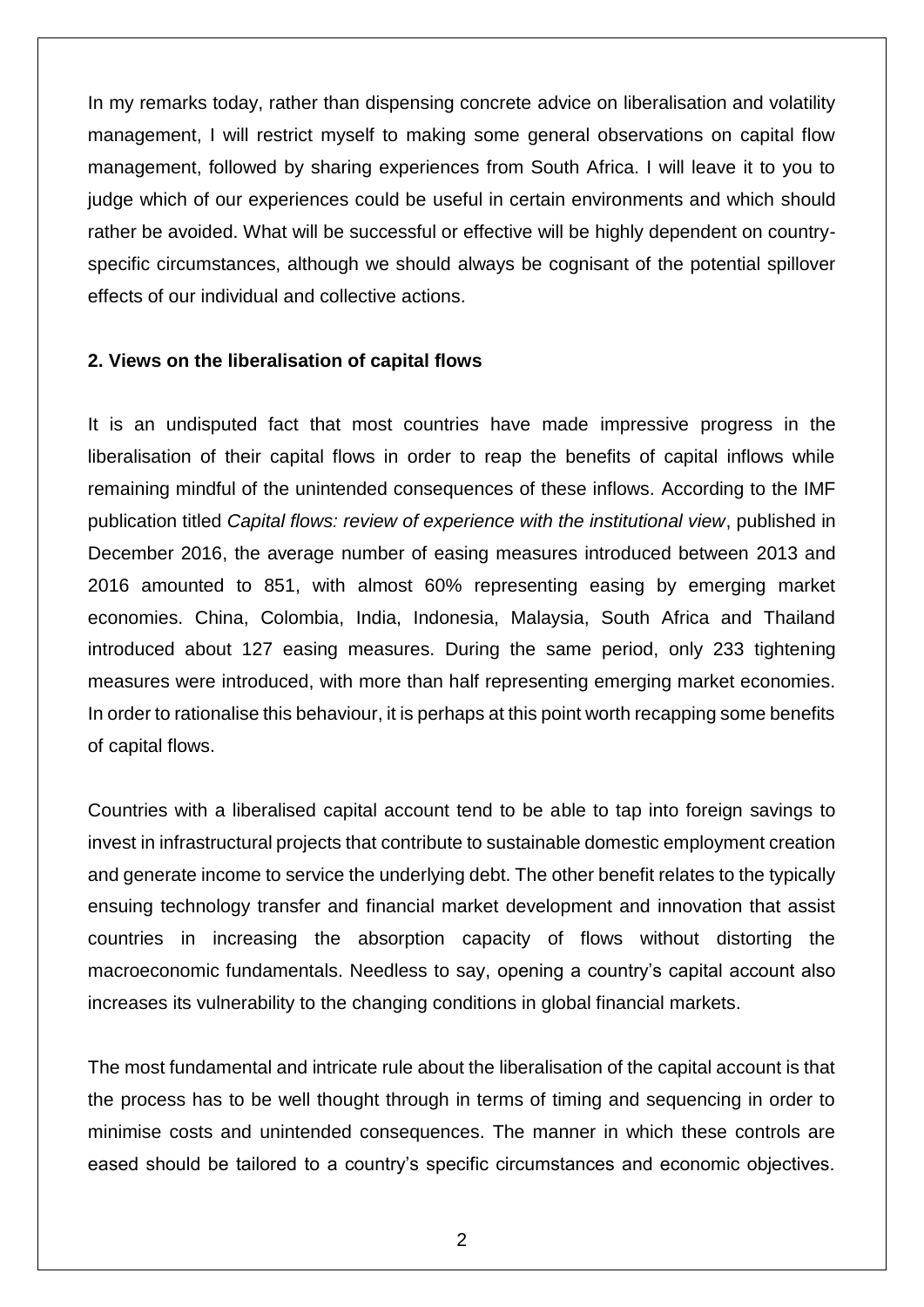Careful planning ensures that macroeconomic stability is maintained over time and that the benefits outweigh the costs.

The IMF has recommended a phased approach to capital flow liberalisation, prioritising the liberalisation of stable flows such as foreign direct investment, which are closely correlated with growth, before more volatile and short-term portfolio flows. It further recommends that the relaxation of controls on capital inflows be prioritised before capital outflows.

As Napoleon Bonaparte once said: "Forethought we may have, undoubtedly, but not foresight." Some countries which may have planned the process of capital account liberalisation and subsequently met some macroeconomic preconditions to liberalisation (like strong and stable growth, low inflation, and high levels of foreign reserves) might in retrospect discover that they have liberalised prematurely or too rapidly. While the liberalisation of the capital account is generally associated with the abolishing of capital flows measures that confine capital mobility, the reimposition of temporary controls in instances where the openness was prematurely or too rapidly undertaken or posed a risk to macroeconomic and/or financial stability may be justified. If a country has liberalised at too fast a pace than its economy was able to handle, temporary and limited measures may be effective in providing some stability until macroeconomic adjustments and policies have created, once again, a more suitable environment that can support the free movement of capital.

As stated earlier and according to the institutional view of the IMF, it is permissible to reimpose capital flow measures on a temporary basis when the excessive flows pose a risk to the macroeconomic and/or financial stability of the country. More so, the Code of Liberalisation of Capital Movements of the Organisation for Economic Co-operation and Development (OECD), established in 1961 and currently under review, provides an established process of international dialogue and cooperation with regard to the management of capital flows. In addition, the Code serves as the platform for countries adhering to it to explain their policies on capital controls and raise questions about the policies of others.

Ideally, one would prefer to avoid a situation where capital flow measures are reimposed. However, it would be important to accept the burden of explaining rather than putting financial systems and economies at risk for fear of being accused of having committed policy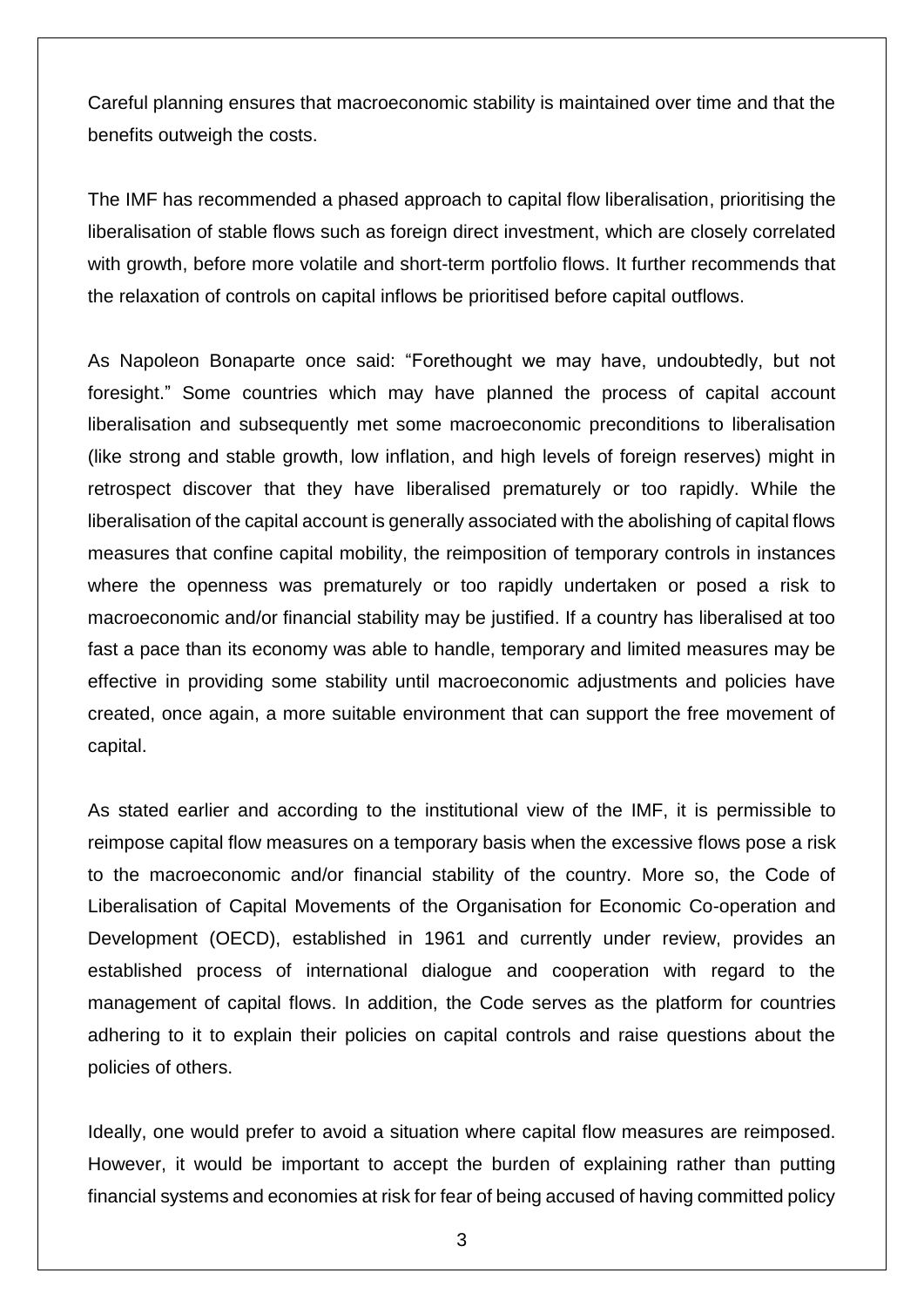mistakes. Ongoing engagement and collaboration to stay abreast of the developments in the capital liberalisation of other countries, including exchanging views and sharing experiences at conferences such as this one, is necessary to both avoid the need to possibly reimpose capital flow measures and be better prepared should the need to reimpose arise. To further the international debate on understanding and managing capital flows better, including the macroprudential tools that have a capital flow intent, the  $G20<sup>1</sup>$  re-established in 2016 the International Financial Architecture Working Group which is in the process of compiling a report on its work for the G20 Hamburg Summit scheduled for July this year.

## **3. The case of South Africa**

The administration of exchange controls is a function delegated to the South African Reserve Bank by the Minister of Finance. South Africa has progressively liberalised its exchange control framework since 1994, removing all restrictions on the capital flows of nonresidents. These initiatives were undertaken with the explicit objective of attracting investment into South Africa. As a result of this predetermined approach, South Africa has thus far never found itself having to reimpose capital controls but has instead endeavoured to minimise the barriers on residents, enabling domestic firms to expand internationally, particularly into Africa.

In South Africa, the sequencing of liberalising controls by type of flow was generally broadbased for both inward and outward flows. The country does not have restrictions on inward capital flows and these inflows have thus far been effective in adequately financing the deficit on the current account of the balance of payments. The country's reliance on portfolio inflows makes it difficult to impose measures that may dry up this source of funding.

Regarding outward capital flows, a phased as opposed to a 'big bang' approach was adopted to ensure that financial stability was maintained. The sequencing started with current account transactions, followed by removing controls on non-residents capital flow, direct foreign investments by South African corporates, and finally allowing for the diversification of the portfolios of institutional investors. This approach was followed also because of the large amount of domestic savings after years of tightening. Although prudential limits to regulate the foreign exposure of domestic institutional investors still exist,

<sup>&</sup>lt;sup>1</sup> Group of Twenty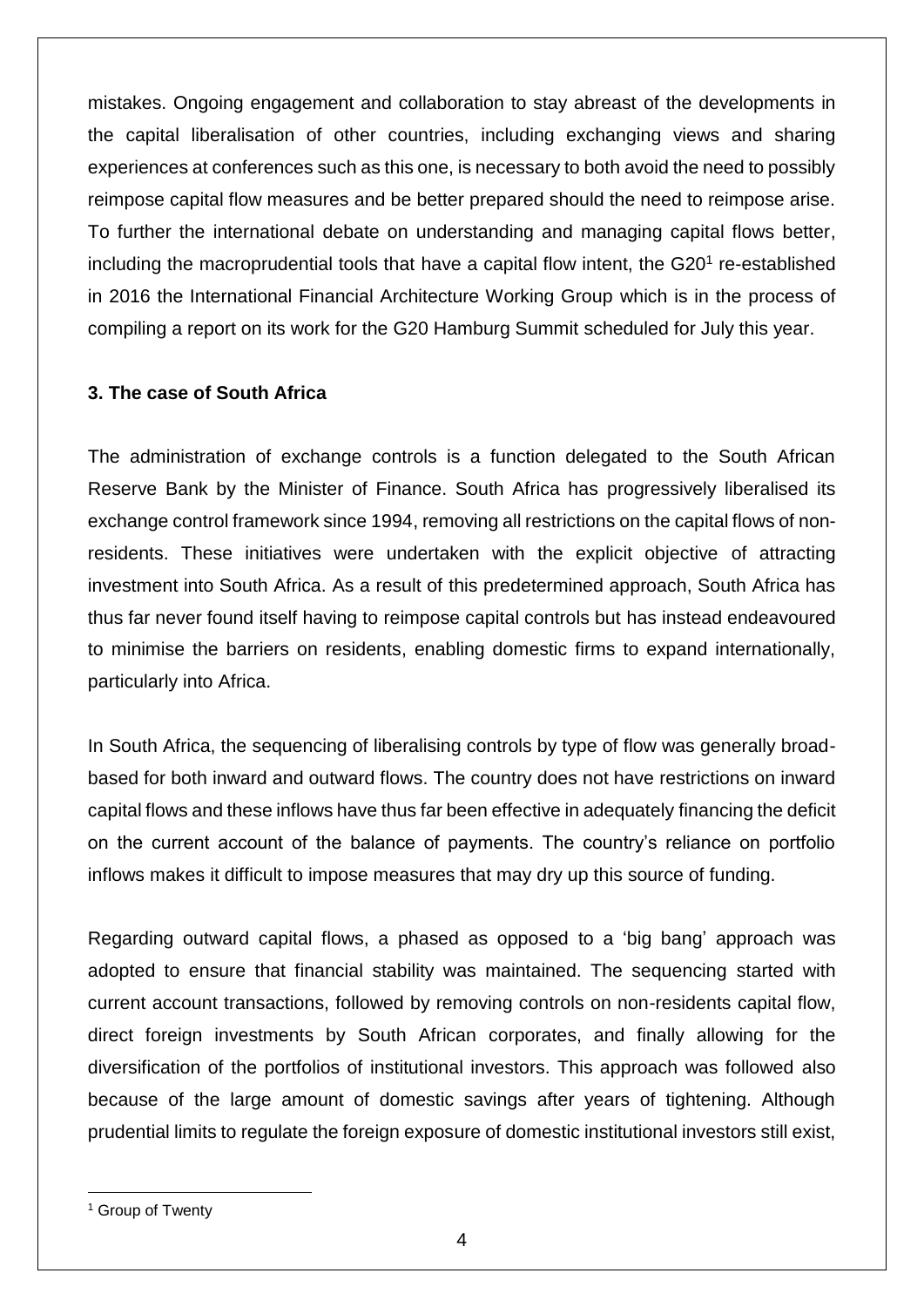they have a built-in stabilising effect, such that as the rand depreciates, the institutions closer to their limit will breach the threshold and will over time be required to repatriate the funds.

As the only source of knowledge is experience, allow me at this point to share our use of the policy toolkit for managing capital flows. The policy response to capital flows is embedded in maintaining macroeconomic policy discipline and strengthening the depth and regulation of financial markets. The flexible exchange rate continues to act as a shock absorber, where the currency is allowed to strengthen if it is not deemed overvalued relative to the fundamentals or to weaken if it is not deemed undervalued. In a nutshell, South Africa has a relatively hands-off approach to managing capital inflows while monetary policy is not focused on the exchange rate but rather on the possible inflationary implications of exchange rate changes. However, during periods of sustained inflows, the authorities accumulated foreign exchange reserves, without in any way seeking to influence the exchange rate towards a particular level or range.

During periods of large capital outflows, such as in the final quarter of 2008, the South African Reserve authorities deemed it inappropriate to impose capital control measures on outflows, for the following reasons:

- According to the 2016 results of the triennial survey conducted by the Bank for International Settlements, about two thirds of rand trading occurs in offshore markets. Any domestic capital flow restrictions will therefore have little to no impact on this trading but could rather lead to an increase in offshore trading.
- The risk of the prevailing domestic financial stability being disturbed if the exchange rate were to depreciate is limited by the fact that both the private sector and government borrow mainly in the local currency.
- There is no major mismatch between South African banks' foreign assets and liabilities, which are both moderate relative to the size of their total balance sheets.
- The low level of foreign currency-denominated indebtedness protects balance sheets as it limits the impact of sudden stops on the accessibility of foreign liabilities. Large corporates also adopt strategies, such as hedging, to manage exchange rate volatility.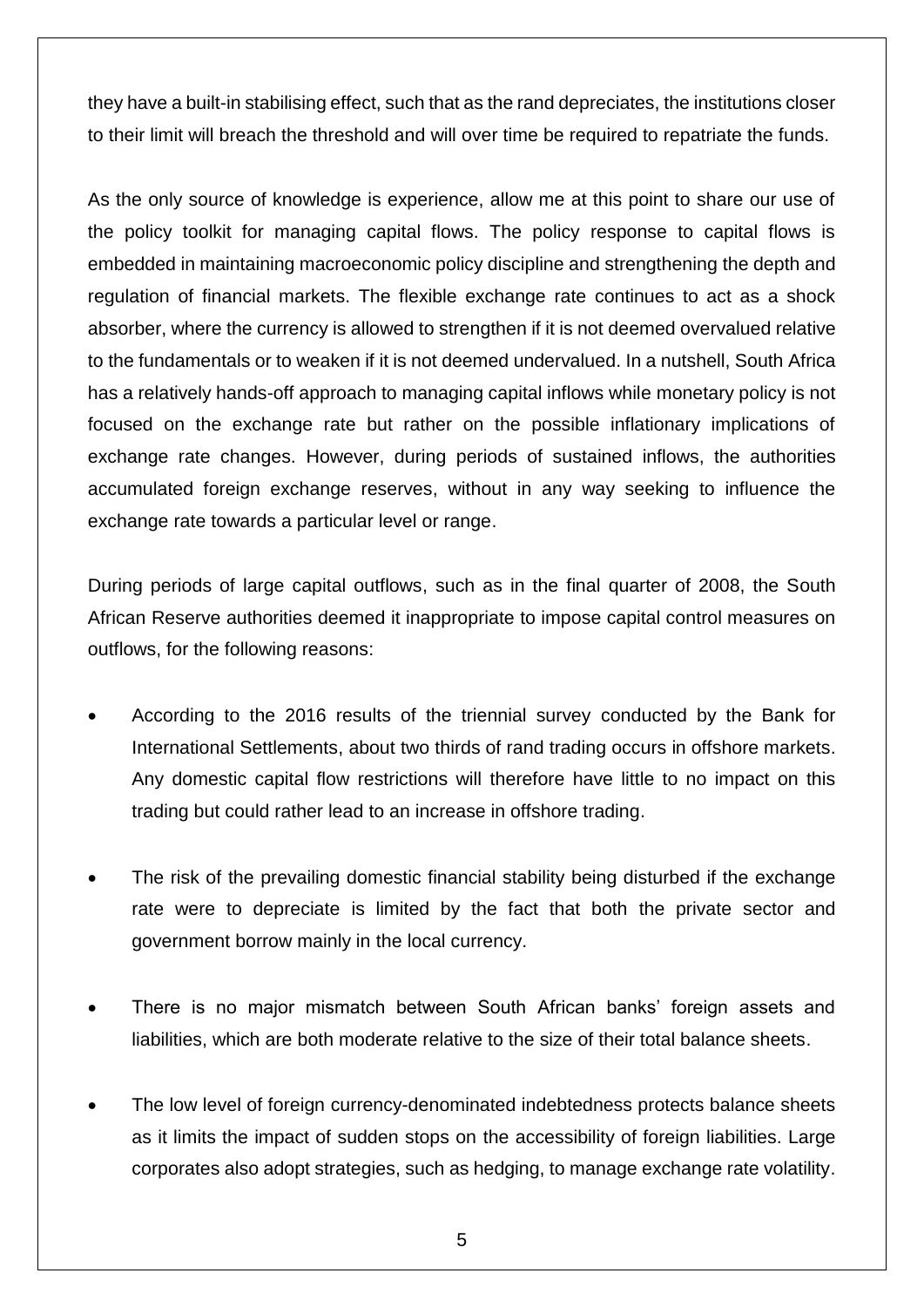South Africa recorded a positive net international investment position in September 2015, the first time on record (since 1956). The national balance sheet acts as a stabilising mechanism as a weaker exchange rate increases the value of South Africa's foreign assets.

South Africa's view on capital account liberalisation and capital flow management is aligned with the institutional view of the IMF. As an enhanced engagement member of the OECD Advisory Task Force Committee (ATFC) with no voting rights, the country has been fully engaged in the ongoing review of the OECD Code. Continued cooperation between the IMF and the OECD remains crucial for addressing any perception that countries might receive seemingly conflicting signals regarding the appropriateness of capital flow measures, and is helpful in enhancing the consistency between the IMF's institutional view and OECD approaches with the G20 Coherent Conclusions for the Management of Capital Flows. This cooperation is also crucial for ensuring that the approaches by various international organisations do not give rise to any conflicting policy advice. Participation in the ATFC affords South Africa an opportunity to learn about the effective use of capital flow measures from a full description of the experiences of other countries.

The work on capital flow management by the IMF and the OECD is also crucial for the macroprudential framework and the policy tools that are being developed by the South African Reserve Bank. The constant updating on the developmental work on capital flow management, which forms part of the G20 agenda on the reform of the international monetary system, under the International Financial Architecture Working Group, is crucial in the construction of a macroprudential framework and policy tools currently under consideration by the South African Reserve Bank.

In addition to reviewing its capital flow measures framework, South Africa is continuously pursuing efforts to further modernise its regulatory framework through reforms in its financial regulatory and supervisory architecture. In 2016, the South African Reserve Bank published, as part of its financial stability mandate, a proposed macroprudential policy framework for the South African financial system and its regulated entities. Although this macroprudential framework is currently silent on capital flow measures that have a macroprudential intent, the inclusion of capital flow measures in South Africa's macroprudential framework is an integral part of the South African Reserve Bank's current research agenda. While acknowledging the role of foreign savings in financing domestic demand, it is of utmost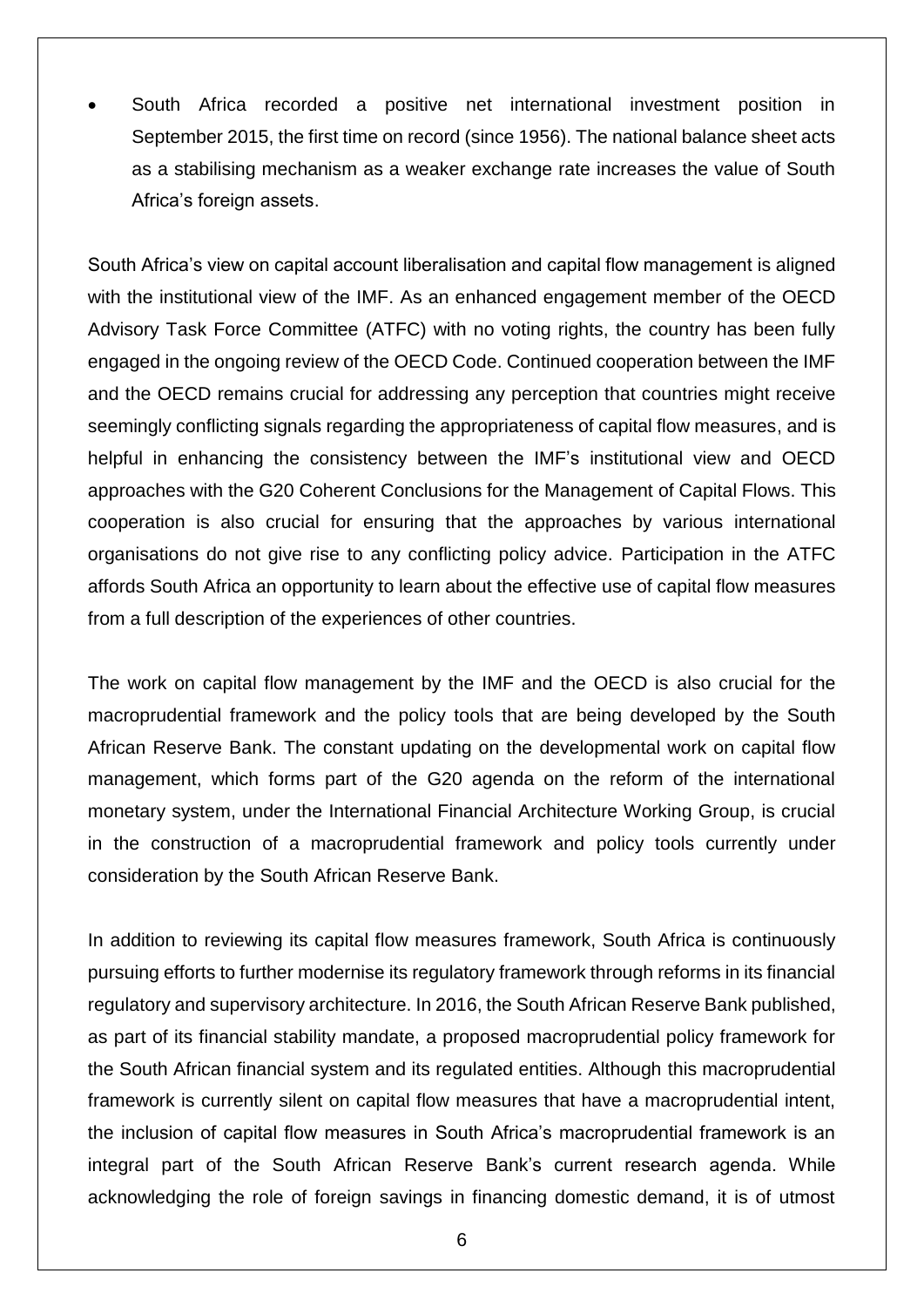importance to develop a toolkit of macroprudential measures required to deal with credit and asset price cycles driven by global capital flows. I must, however, stress that the prudent way of dealing with volatile capital flows is to maintain disciplined macroeconomic and countercyclical policies during periods of inflows to ensure that the economy is resilient should outflows occur.

In a broader context, it is important for source countries of capital flows to be cognisant of the role and effect of their measures on the policies of recipient countries. Improved global policy coordination will help to mitigate the unintended spillovers from country-specific policies and will add stability to and improve efficiency in the global financial system.

In summary, South Africa has made remarkable strides in liberalising capital controls since 1994, especially on non-resident investors. Exchange control restrictions on foreign investment by private individual residents in South Africa have been progressively relaxed since 1997, such that the current limits are no longer a constraint. It is estimated that by now less than 3% of individuals are 'somewhat constrained' by the remaining exchange controls. Limits on outward foreign direct investments for corporates have also been abolished. And as a step towards prudential regulations, institutional investors are permitted to invest abroad, subject to a foreign exposure asset limit (currently 25% or 35% depending on the type of institutional investor).

With every experience there is a lesson to be learnt; the progressive liberalisation of the exchange controls came at the cost of losing key information on cross-border flows that is crucial for macroeconomic policy decisions. It was at this point that the authorities strengthened the cross-border system for monitoring and reporting. As the process of applying for approval of foreign exchange was largely eliminated, authorities were also required to strengthen regulatory, supervisory, inspection and monitoring roles to prevent the illegal export of capital. The illicit flow of capital is currently a big challenge for most countries that have liberalised capital control measures, but that is a topic for another day.